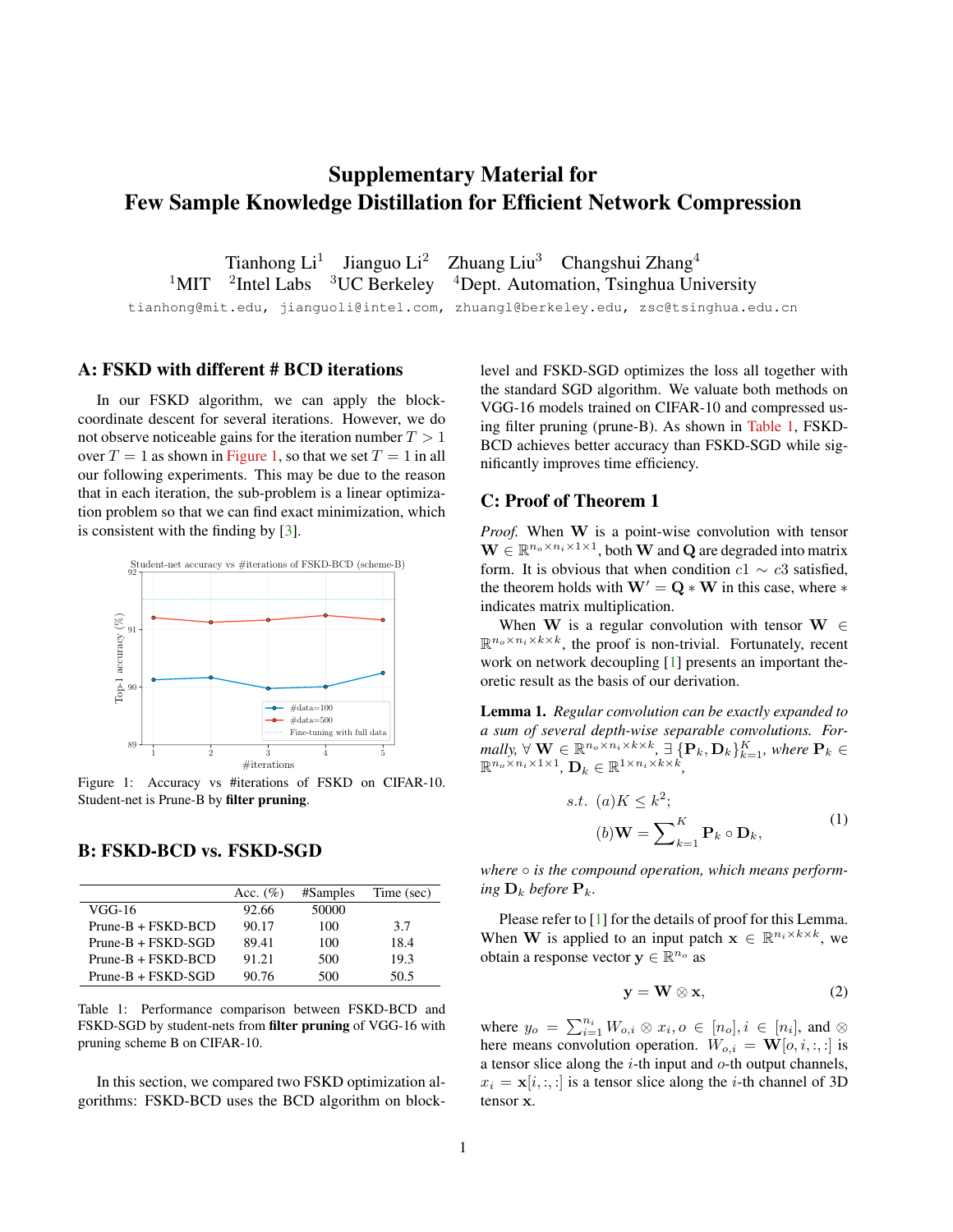<span id="page-1-3"></span><span id="page-1-2"></span>

Figure 2: Test-accuracy at different epochs (a)VGG-16 on CIFAR-10, (b) VGG-16 on CIFAR-100, (c)ResNet-50 on CIFAR-10, (d)ResNet-50 on CIFAR-100. "scratch-total" is the 1st setting, while "ND-1\*1"is the 2nd setting.

When point-wise convolution Q is added after Q without non-linear activation between them, we have

$$
y' = Q \circ (W \otimes x). \tag{3}
$$

With Lemma-1, we have

$$
\mathbf{y}' = (\mathbf{Q} \circ \sum_{k=1}^{K} \mathbf{P}_k \circ \mathbf{D}_k) \otimes \mathbf{x} = (\sum_{k=1}^{K} (\mathbf{Q} * \mathbf{P}_k) \circ \mathbf{D}_k) \otimes \mathbf{x}
$$
\n(4)

As both  $\mathbf Q$  and  $\mathbf P_k$  are degraded into matrix form, denoting  $\mathbf{P}_{k}' = \mathbf{Q} * \mathbf{P}_{k}$  and  $\mathbf{W}' = \sum_{k=1}^{K} \mathbf{P}_{k}' \circ \mathbf{D}_{k}$ , we have  $y' = W' \circ x$ . This proves the case when W is a regular convolution.  $\Box$ 

#### D: Algorithm for iterative pruning and FSKD

Algorithm[-1](#page-1-0) describes the iteratively pruning and FSKD procedure to achieve extremely compression rate based on [\[2,](#page-2-2) [4,](#page-2-3) [5\]](#page-2-4).

<span id="page-1-0"></span>

|  | Algorithm 1 Iteratively pruning and FSKD Algorithm |
|--|----------------------------------------------------|
|  |                                                    |

```
input Teacher-net t, input data \{X_i\}_{i=1}^N,
     prune-ratio-list \{r_k\}_{k=1}^K, number of iterations T
 1: s_{max} = \varnothing2: for t = 1 : T do
 3: q_{max} = 04: for k = 1 : K do
 5: Prune s with ratio r_k to obtain student-net t<br>6: Run FSKD with s, t and \{X_i\}_{i=1}^N, output s
 6: Run FSKD with s, t and \{X_i\}_{i=1}^N, output s'
 7: Evaluation s' on validation set to obtain score q_k8: if q_k > q_{max} then<br>9: q_{max} = q_kq_{max} = q_k10: s_{max} = s'11: end if
12: end for
13: Update teacher t = s_{max}14: end for
output final student-net s_{max}
```
# E: Training only PW conv-layer is enough

People may challenge that learning  $1 \times 1$ -conv may loss representation power and ask why the added  $1 \times 1$  convolution works so well with such few samples. According to the network decoupling theory (Lemma[-1\)](#page-0-2), any regular convlayer could be decomposed into a sum of depthwise separable blocks, where each depthwise separable block consists of a depthwise (DW) convolution (for spatial correlation modeling) followed by a pointwise (PW) convolution (for cross-channel correlation modeling). The added  $1 \times 1$ conv-layer is absorbed/merged into the previous PW layer finally. The decoupling yields that the number of parameters in PW-layer occupies most  $(>=80\%)$  parameters of the whole network. We argue that learning only  $1 \times 1$ -conv is still very powerful, and make a bold hypothesis that PW conv-layer is more critical for performance than DW convlayer. To verify this hypothesis, we conduct experiments on VGG16 and ResNet50 on CIFAR-10 and CIFAR-100 under below different settings.

- (1) We train the network from random initialization with 160 epochs with learning-rate decay 1/10 at 80, 120 epochs from 0.01 to 0.0001.
- (2) We start from a random initialized network (VGG16 or ResNet50), and do full rank decoupling  $(K = k^2)$ in Eq. [1\)](#page-0-3) so that channels in DW layers are orthogonal, and PW layers are still fully random. Note that Lemma[-1](#page-0-2) ensures the network before and after decoupling are equivalent (i.e., able to transfer back and force from each other). We keep all the DW-layers fixed (with orthogonal basis from random data), and train only the PW layers with 160 epochs. We denote this scheme as ND-1\*1.

<span id="page-1-1"></span>

| Model                | $CIFAR-10(\%)$ | $CIFAR-100(\%)$ |
|----------------------|----------------|-----------------|
| VGG-16               | 93.00          | 73.35           |
| $VGG-16 (ND-1*1)$    | 93.91          | 73.61           |
| ResNet-50            | 92.64          | 69.93           |
| $ResNet-50 (ND-1*1)$ | 93.51          | 70.83           |

Table 2: Results by two schemes (1) full training (2) only training pointwise conv-layers (ND-1\*1).